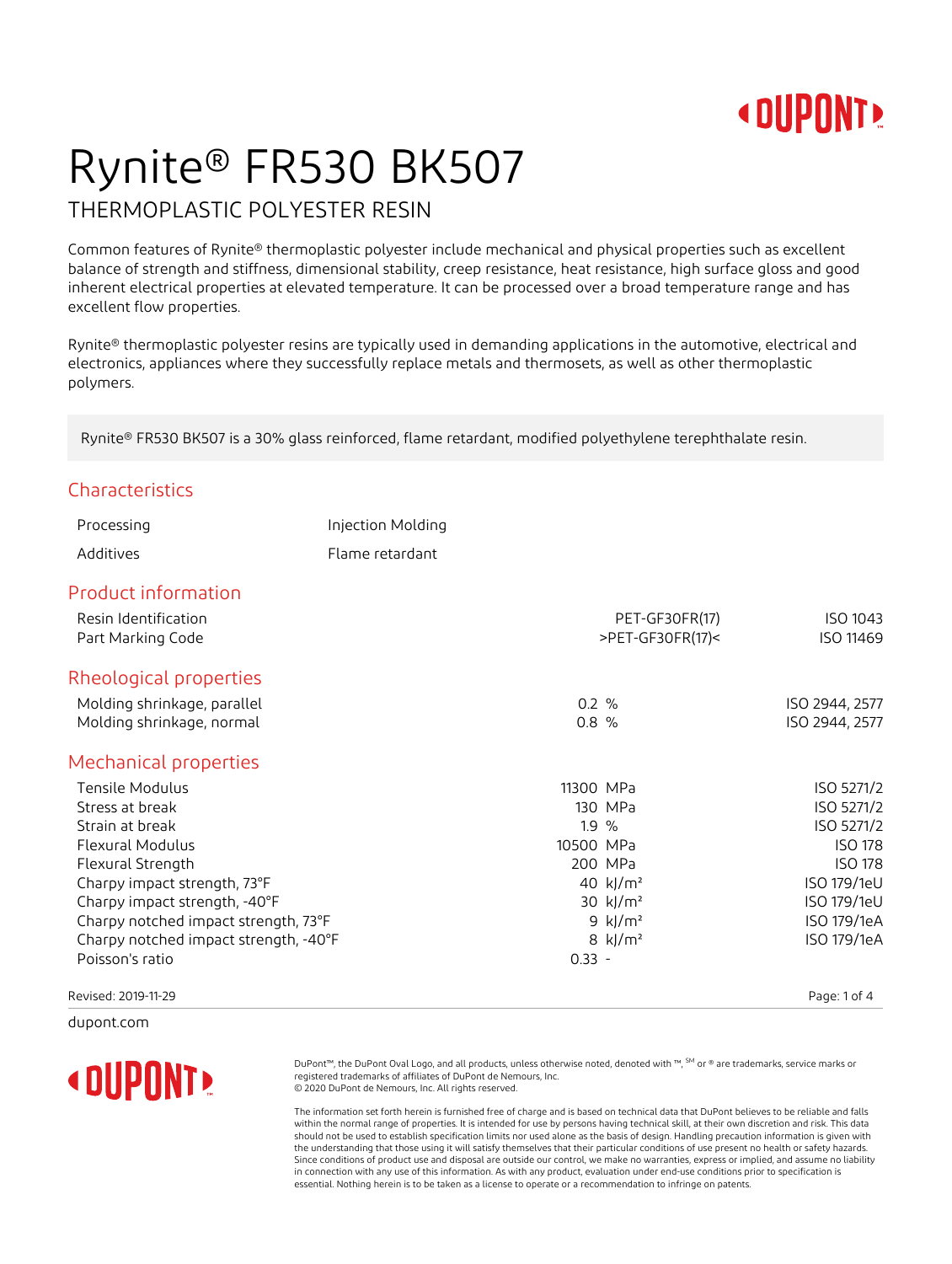

### Rynite® FR530 BK507

THERMOPLASTIC POLYESTER RESIN

#### Thermal properties

| Melting temperature, 18°F/min                         | 252 °C    | ISO 113571/3   |
|-------------------------------------------------------|-----------|----------------|
| Temp. of deflection under load, 260 psi               | 220 °C    | ISO 751/2      |
| Temp. of deflection under load, 65 psi                | 243 °C    | ISO 751/2      |
| Ball pressure test                                    | 230 °C    | IEC 60695102   |
| Coeff. of linear therm. expansion, parallel           | 22 E-6/K  | ISO 113591/2   |
| Coeff. of linear therm. expansion, normal             | 96 E-6/K  | ISO 113591/2   |
| Coeff. of linear therm. expansion, Normal, -40-23°C   | 68 E-6/K  | ISO 113591/2   |
| Coeff. of linear therm. expansion, Normal, 55-160°C   | 125 E-6/K | ISO 113591/2   |
| Coeff. of linear therm. expansion, Parallel, -40-23°C | 19 E-6/K  | ISO 113591/2   |
| Coeff. of linear therm. expansion, Parallel, 55-160°C | 17 E-6/K  | ISO 113591/2   |
| RTI, electrical, 15mil                                | 155 °C    | <b>UL 746B</b> |
| RTI, electrical, 30mil                                | 155 °C    | <b>UL 746B</b> |
| RTI, electrical, 60mil                                | 155 °C    | <b>UL 746B</b> |
| RTI, electrical, 120mil                               | 155 °C    | <b>UL 746B</b> |
| RTI, impact, 15mil                                    | 155 °C    | <b>UL 746B</b> |
| RTI, impact, 30mil                                    | 155 °C    | <b>UL 746B</b> |
| RTI, impact, 60mil                                    | 155 °C    | <b>UL 746B</b> |
| RTI, impact, 120mil                                   | 155 °C    | <b>UL 746B</b> |
| RTI, strength, 15mil                                  | 155 °C    | <b>UL 746B</b> |
| RTI, strength, 30mil                                  | 155 °C    | <b>UL 746B</b> |
| RTI, strength, 60mil                                  | 155 °C    | <b>UL 746B</b> |
| RTI, strength, 120mil                                 | 155 °C    | <b>UL 746B</b> |
| Flammability                                          |           |                |
| Burning Behav. at 60mil nom. thickn.                  | V-0 class | IEC 606951110  |
| Thickness tested                                      | $1.5$ mm  | IEC 606951110  |
| UL recognition                                        | yes -     | <b>UL 94</b>   |
| Burning Behav. at thickness h                         | V-0 class | IEC 606951110  |
| Thickness tested                                      | $0.35$ mm | IEC 606951110  |
| UL recognition                                        | yes -     | <b>UL 94</b>   |
| Burning Behav. 5V at thickness h                      | 5VA class | IEC 606951120  |
| Thickness tested                                      | $1.5$ mm  | IEC 606951120  |
| UL recognition                                        | yes -     | <b>UL 94</b>   |
| Oxygen index                                          | 33 %      | ISO 45891/2    |
| Glow Wire Flammability Index, 30mil                   | 960 °C    | IEC 60695212   |
| Glow Wire Flammability Index, 40mil                   | 960 °C    | IEC 60695212   |
|                                                       |           |                |

Revised: 2019-11-29 Page: 2 of 4

dupont.com



DuPont™, the DuPont Oval Logo, and all products, unless otherwise noted, denoted with ™, <sup>SM</sup> or ® are trademarks, service marks or<br>registered trademarks of affiliates of DuPont de Nemours, Inc.<br>© 2020 DuPont de Nemours,

The information set forth herein is furnished free of charge and is based on technical data that DuPont believes to be reliable and falls within the normal range of properties. It is intended for use by persons having technical skill, at their own discretion and risk. This data should not be used to establish specification limits nor used alone as the basis of design. Handling precaution information is given with the understanding that those using it will satisfy themselves that their particular conditions of use present no health or safety hazards. Since conditions of product use and disposal are outside our control, we make no warranties, express or implied, and assume no liability in connection with any use of this information. As with any product, evaluation under end-use conditions prior to specification is essential. Nothing herein is to be taken as a license to operate or a recommendation to infringe on patents.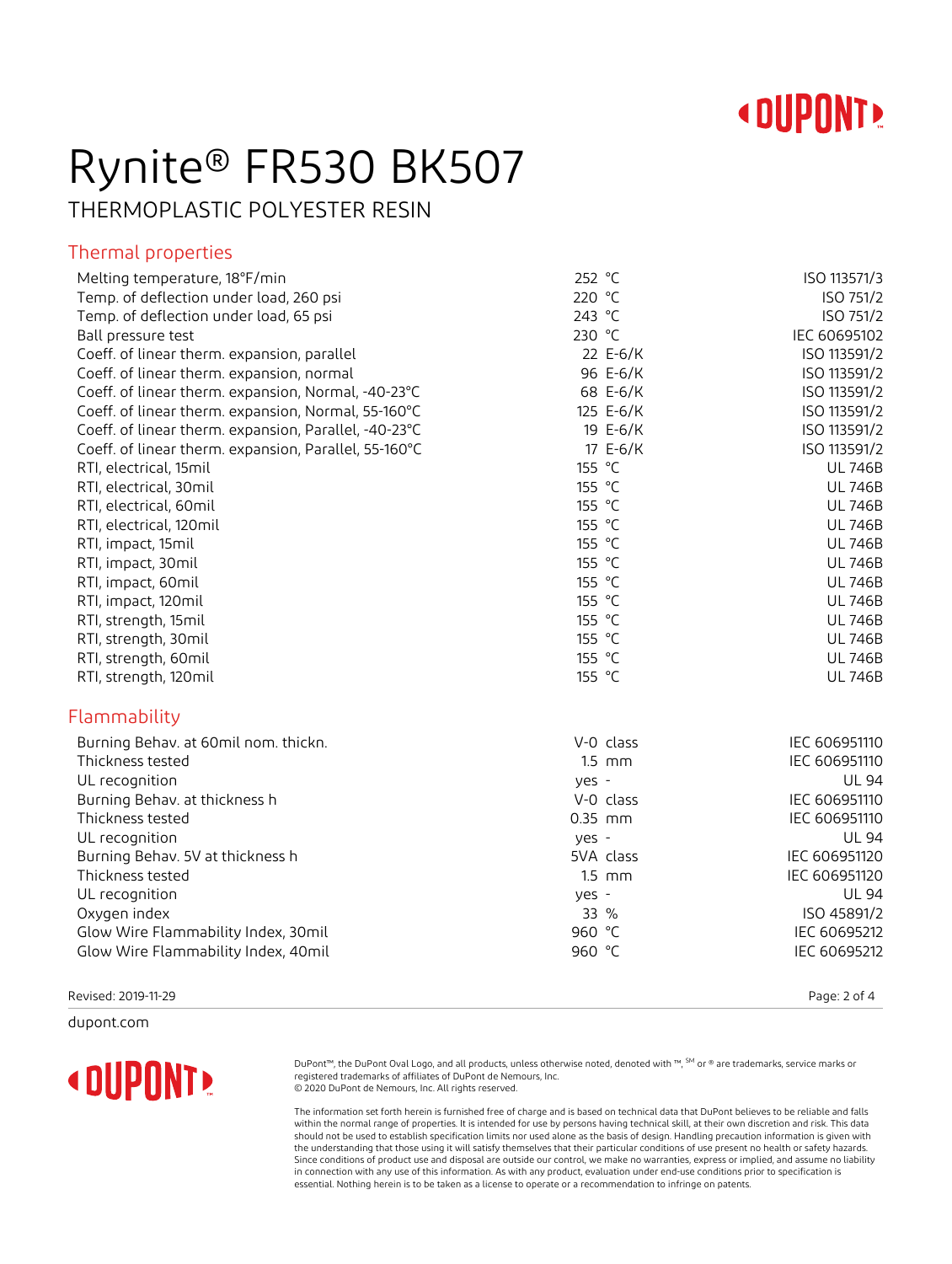

# Rynite® FR530 BK507

THERMOPLASTIC POLYESTER RESIN

| Glow Wire Flammability Index, 60mil    | 960 °C                 | IEC 60695212         |
|----------------------------------------|------------------------|----------------------|
| Glow Wire Flammability Index, 80mil    | 960 °C                 | IEC 60695212         |
| Glow Wire Flammability Index, 120mil   | 960 °C                 | IEC 60695212         |
| Glow Wire Ignition Temperature, 30mil  | 800 °C                 | IEC 60695213         |
| Glow Wire Ignition Temperature, 60mil  | 800 °C                 | IEC 60695213         |
| Glow Wire Ignition Temperature, 80mil  | 850 °C                 | IEC 60695213         |
| Glow Wire Ignition Temperature, 120mil | 925 °C                 | IEC 60695213         |
| <b>FMVSS Class</b>                     | DNI-                   | ISO 3795 (FMVSS 302) |
| Railway classification                 | R23 -                  | EN 455452            |
| Railway classification rating          | $HL1 -$                | EN 455452            |
| Electrical properties                  |                        |                      |
| Relative permittivity, 100Hz           | $4.1 -$                | IEC 6263121          |
| Relative permittivity, 1MHz            | $3.7 -$                | IEC 6263121          |
| Dissipation factor, 100Hz              | 309 E-4                | IEC 6263121          |
| Dissipation factor, 1MHz               | 127 E-4                | IEC 6263121          |
| Volume resistivity                     | $>1E13$ Ohm*m          | IEC 6263131          |
| Surface resistivity                    | 1E14 Ohm               | IEC 6263132          |
| Comparative tracking index             | $200 -$                | IEC 60112            |
| Comparative tracking index             | 2 PLC                  | <b>UL 746A</b>       |
| Other properties                       |                        |                      |
| Density                                | 1680 kg/m <sup>3</sup> | ISO 1183             |
| Injection                              |                        |                      |
| Drying Recommended                     | yes                    |                      |
| Drying Temperature**                   | 120 °C                 |                      |
| Drying Time, Dehumidified Dryer        | $4 - 6 h$              |                      |
| Processing Moisture Content            | ≤0.02 <sup>1</sup> %   |                      |
| Melt Temperature Optimum               | 280 °C                 |                      |
| Min. melt temperature                  | 270 °C                 |                      |
| Max. melt temperature                  | 290 °C                 |                      |
| Max. screw tangential speed            | $0.2 \, m/s$           |                      |
| Mold Temperature Optimum               | 110 °C                 |                      |
| Min. mold temperature                  | 100 °C                 |                      |
| Max. mold temperature                  | 120 $^{2}$ °C          |                      |
| Hold pressure range                    | ≥80 MPa                |                      |
| Revised: 2019-11-29                    |                        | Page: 3 of 4         |

dupont.com



DuPont™, the DuPont Oval Logo, and all products, unless otherwise noted, denoted with ™, <sup>SM</sup> or ® are trademarks, service marks or<br>registered trademarks of affiliates of DuPont de Nemours, Inc.<br>© 2020 DuPont de Nemours,

The information set forth herein is furnished free of charge and is based on technical data that DuPont believes to be reliable and falls within the normal range of properties. It is intended for use by persons having technical skill, at their own discretion and risk. This data should not be used to establish specification limits nor used alone as the basis of design. Handling precaution information is given with the understanding that those using it will satisfy themselves that their particular conditions of use present no health or safety hazards. Since conditions of product use and disposal are outside our control, we make no warranties, express or implied, and assume no liability in connection with any use of this information. As with any product, evaluation under end-use conditions prior to specification is essential. Nothing herein is to be taken as a license to operate or a recommendation to infringe on patents.